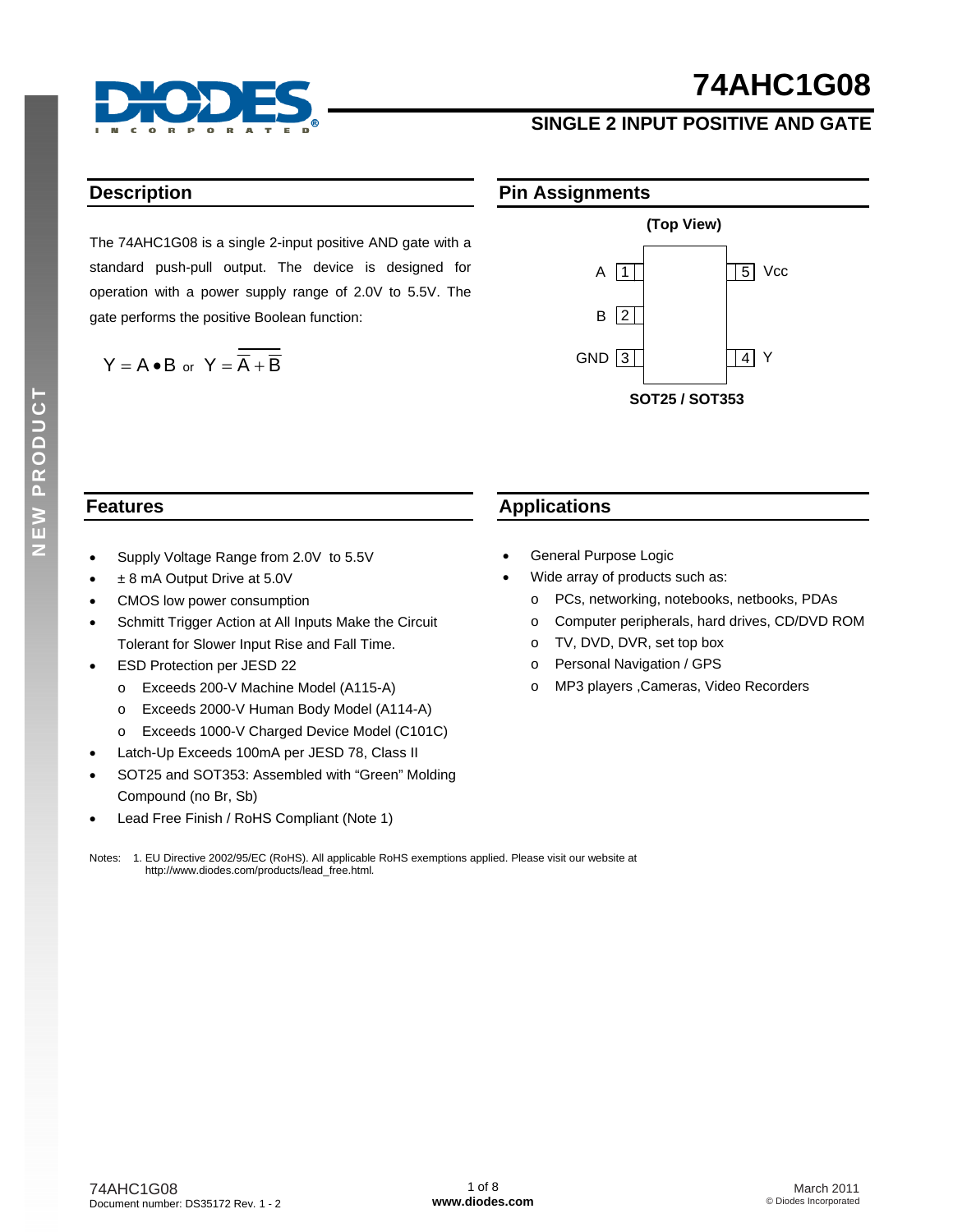

## **SINGLE 2 INPUT POSITIVE AND GATE**

### **Pin Descriptions**

| <b>Pin Name</b> | Pin NO. | <b>Description</b>    |  |  |
|-----------------|---------|-----------------------|--|--|
|                 |         | Data Input            |  |  |
| в               | っ       | Data Input            |  |  |
| <b>GND</b>      | 3       | Ground                |  |  |
|                 |         | Data Output           |  |  |
| Vcc             | 5       | <b>Supply Voltage</b> |  |  |

### **Logic Diagram**



### **Function Table**

| <b>Inputs</b> | <b>Output</b> |  |
|---------------|---------------|--|
|               |               |  |
|               |               |  |
|               |               |  |
|               |               |  |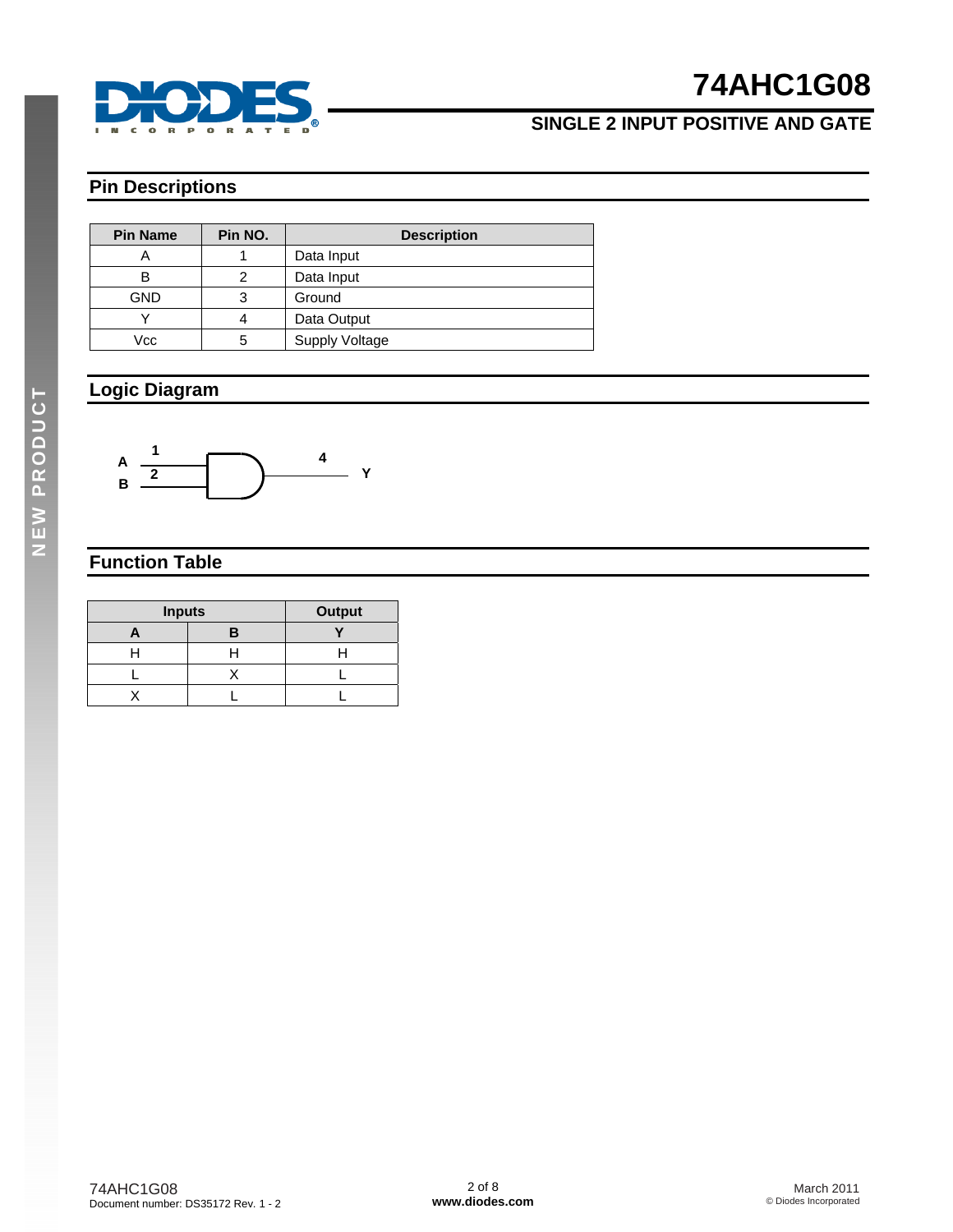

## **SINGLE 2 INPUT POSITIVE AND GATE**

### **Absolute Maximum Ratings (Note 2)**

| <b>Symbol</b>             | <b>Description</b>                                     | <b>Rating</b>           | Unit   |
|---------------------------|--------------------------------------------------------|-------------------------|--------|
| ESD HBM                   | Human Body Model ESD Protection                        | 2                       | KV     |
| ESD CDM                   | Charged Device Model ESD Protection                    | 1                       | KV     |
| ESD MM                    | Machine Model ESD Protection                           | 200                     | V      |
| $V_{CC}$                  | Supply Voltage Range                                   | $-0.5$ to 6.5           | $\vee$ |
| $V_{I}$                   | Input Voltage Range                                    | $-0.5$ to 6.5           | V      |
| Vo                        | Voltage applied to output in high or low state         | $-0.5$ to $V_{CC}$ +0.5 | V      |
| lικ                       | Input Clamp Current V <sub>I</sub> <0                  | $-20$                   | mA     |
| <b>I</b> <sub>OK</sub>    | Output Clamp Current ( $V_O$ < 0 or $V_O$ > $V_{CC}$ ) | ±20                     | mA     |
| Ιo                        | Continuous output current ( $VO = 0$ to $VCC$ )        | ±25                     | mA     |
| $_{\rm lcc}$              | Continuous current through V <sub>CC</sub>             | 50                      | mA     |
| <b>I</b> GND              | Continuous current through GND                         | -50                     | mA     |
| $T_{\rm J}$               | <b>Operating Junction Temperature</b>                  | $-40$ to 150            | °C     |
| $\mathsf{T}_{\text{STG}}$ | Storage Temperature                                    | $-65$ to 150            | °C     |

Notes: 2. Stresses beyond the absolute maximum may result in immediate failure or reduced reliability. These are stress values and device operation should be within recommend values.

### **Recommended Operating Conditions (Note 3)**

| <b>Symbol</b>       |                                   | <b>Parameter</b>                | Min         | <b>Max</b>     | <b>Unit</b> |
|---------------------|-----------------------------------|---------------------------------|-------------|----------------|-------------|
| $V_{\rm CC}$        | <b>Operating Voltage</b>          |                                 | 2           | 5.5            | V           |
|                     |                                   | $V_{CC} = 2V$                   | 1.5         |                |             |
| V <sub>IH</sub>     | High-level Input Voltage          | $V_{CC} = 3V$                   | 2.1         |                | $\vee$      |
|                     |                                   | $V_{\text{CC}} = 5.5V$          | 3.85        |                |             |
|                     |                                   | $V_{CC} = 2V$                   |             | 0.5            |             |
| $V_{IL}$            | Low-level input voltage           | $V_{CC} = 3V$                   |             | 0.9            | V           |
|                     |                                   | $V_{\text{CC}} = 5.5V$          |             | 1.65           |             |
| V <sub>1</sub>      | Input Voltage                     |                                 | $\mathbf 0$ | 5.5            | $\vee$      |
| $V_{\rm O}$         | Output Voltage                    |                                 | 0           | $V_{CC}$       | $\vee$      |
|                     |                                   | $V_{CC} = 2V$                   |             | $-50$          | uA          |
| $I_{OH}$            | High-level output current         | $V_{CC} = 3.3V \pm 0.3V$        |             | $-4$           |             |
|                     |                                   | $V_{CC} = 5V \pm 0.5V$          |             | -8             | mA          |
|                     |                                   | $V_{CC} = 2V$                   |             | 50             | uA          |
| $I_{OL}$            | Low-level output current          | $V_{CC} = 5V \pm 0.5V$          |             | $\overline{4}$ |             |
|                     |                                   | $V_{CC} = 3V$                   |             | 8              | mA          |
|                     | Input transition rise or fall     | $V_{\text{CC}} = 3.3V \pm 0.3V$ |             | 100            |             |
| $\Delta t/\Delta V$ | rate                              | $V_{CC} = 5V \pm 0.5V$          |             | 20             | ns/V        |
| $T_A$               | Operating free-air<br>temperature |                                 | -40         | 125            | °C          |

Notes:  $3.$  Unused inputs should be held at  $V_{CC}$  or Ground.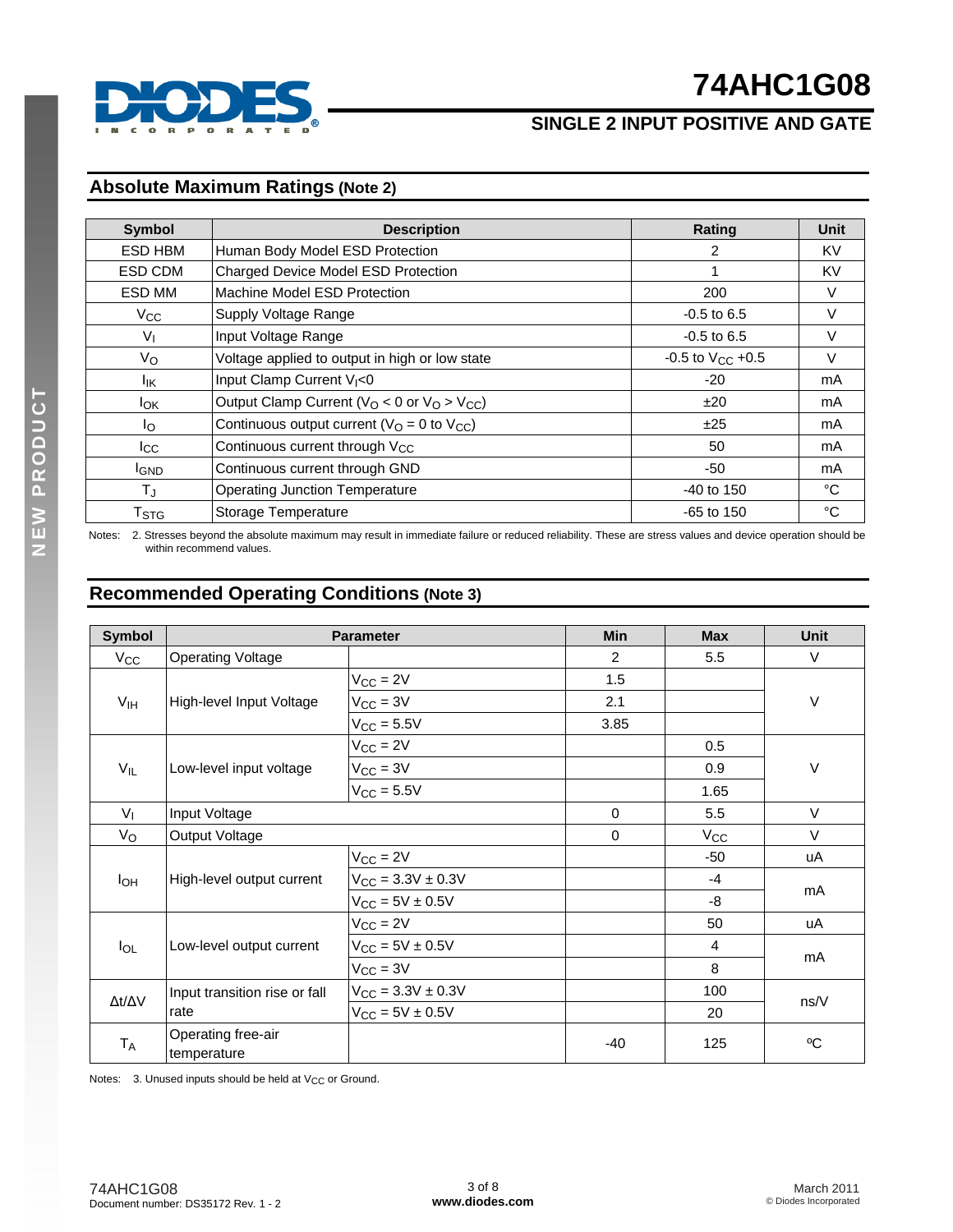

## **SINGLE 2 INPUT POSITIVE AND GATE**

### **Electrical Characteristics**

|                       | <b>Parameter</b>        |                                      |                       |            | $25^{\circ}$ C |              |            | -40°C to 85°C |            | -40°C to 125°C | <b>Unit</b> |
|-----------------------|-------------------------|--------------------------------------|-----------------------|------------|----------------|--------------|------------|---------------|------------|----------------|-------------|
| Symbol                |                         | <b>Test Conditions</b>               | <b>V<sub>cc</sub></b> | <b>Min</b> | Typ.           | <b>Max</b>   | <b>Min</b> | <b>Max</b>    | <b>Min</b> | <b>Max</b>     |             |
|                       |                         |                                      | 2V                    | 1.9        | $\overline{2}$ |              | 1.9        |               | 1.9        |                |             |
|                       |                         | $I_{OH} = -50\mu A$                  | 3V                    | 2.9        | 3              |              | 2.9        |               | 2.9        |                |             |
| V <sub>OH</sub>       | High Level              |                                      | 4.5V                  | 4.4        | 4.5            |              | 4.4        |               | 4.4        |                | $\vee$      |
|                       | Output Voltage          | $I_{OH} = -4mA$                      | 3V                    | 2.58       |                |              | 2.48       |               | 2.40       |                |             |
|                       |                         | $I_{OH} = -8mA$                      | 4.5V                  | 3.94       |                |              | 3.8        |               | 3.70       |                |             |
|                       |                         |                                      | 2V                    |            |                | 0.1          |            | 0.1           |            | 0.1            |             |
|                       |                         | $I_{OL} = 50 \mu A$                  | 3V                    |            |                | 0.1          |            | 0.1           |            | 0.1            |             |
| $V_{OL}$              | High-level Input        |                                      | 4.5V                  |            |                | 0.1          |            | 0.1           |            | 0.1            | $\vee$      |
| Voltage               | $I_{OL} = 4mA$          | 3V                                   |                       |            | 0.36           |              | 0.44       |               | 0.55       |                |             |
|                       |                         | $I_{OL} = 8mA$                       | 4.5V                  |            |                | 0.36         |            | 0.44          |            | 0.55           |             |
| Τη.                   | Input Current           | $V_1 = 5.5 V$ or GND                 | 0 to 5.5V             |            |                | ± 0.1        |            | ±1            |            | ±2             | μA          |
| $I_{\rm CC}$          | <b>Supply Current</b>   | $V_1 = 5.5V$ or GND<br>$I_{\rm O}=0$ | 5.5V                  |            |                | $\mathbf{1}$ |            | 10            |            | 40             | μA          |
| C <sub>1</sub>        | Input<br>Capacitance    | $V_1 = V_{CC}$ – or GND              | 5.5V                  |            | 2.0            | 10           |            | 10            |            | 10             | pF          |
|                       | Thermal<br>Resistance   | SOT <sub>25</sub>                    |                       |            | 195            |              |            |               |            |                | °C/W        |
| $\theta_{JA}$         | Junction-to-<br>Ambient | SOT353                               | (Note 4)              |            | 430            |              |            |               |            |                |             |
| Thermal<br>Resistance | SOT <sub>25</sub>       |                                      |                       | 58         |                |              |            |               |            | $^{\circ}$ C/W |             |
| $\theta_{\text{JC}}$  | Junction-to-<br>Case    | SOT353                               | (Note 4)              |            | 155            |              |            |               |            |                |             |

Note: 4. Test conditions for SOT25, and SOT353: Device mounted on FR-4 substrate PC board, 2oz copper, with minimum recommended pad layout

### **Switching Characteristics**

#### $V_{CC} = 3.3V \pm 0.3$  (see Figure 1)

|                  | <b>From</b> | ТО                 |                |     | $25^{\circ}$ C |            |     | $-40^{\circ}$ C to 85 $^{\circ}$ C |     | -40°C to 125°C | Unit |
|------------------|-------------|--------------------|----------------|-----|----------------|------------|-----|------------------------------------|-----|----------------|------|
| <b>Parameter</b> |             | (Input)   (OUTPUT) |                | Min | Typ.           | <b>Max</b> | Min | <b>Max</b>                         | Min | <b>Max</b>     |      |
|                  |             |                    | $C_{L} = 15pF$ | 0.6 | 4.6            | 8.8        | 0.6 | 10.5                               | 0.6 | 12.0           | ns   |
| $t_{\sf pd}$     | A or B      |                    | $C1 = 50pF$    | 0.6 | 6.5            | 12.3       | 0.6 | 14.0                               | 0.6 | 16.0           | ns   |

#### $V_{CC}$  =  $5V \pm 0.5V$  (see Figure 1)

|                              | From    | TO       |                |     | $25^{\circ}$ C |            |     | $-40^{\circ}$ C to 85 $^{\circ}$ C | -40°C to 125°C |            | Unit |
|------------------------------|---------|----------|----------------|-----|----------------|------------|-----|------------------------------------|----------------|------------|------|
| <b>Parameter</b>             | (Input) | (OUTPUT) |                | Min | Typ.           | <b>Max</b> | Min | <b>Max</b>                         | Min            | <b>Max</b> |      |
|                              | A or B  |          | $C_{L} = 15pF$ | 0.6 | 3.2            | 5.9        | 0.6 | 0.'                                | 0.6            | 8.0        | ns   |
| $\mathfrak{r}_{\mathsf{pd}}$ |         |          | $C1 = 50pF$    | 0.6 | 4.6            | 7 Q        | 0.6 | 9.0                                | 0.6            | 10.5       | ns   |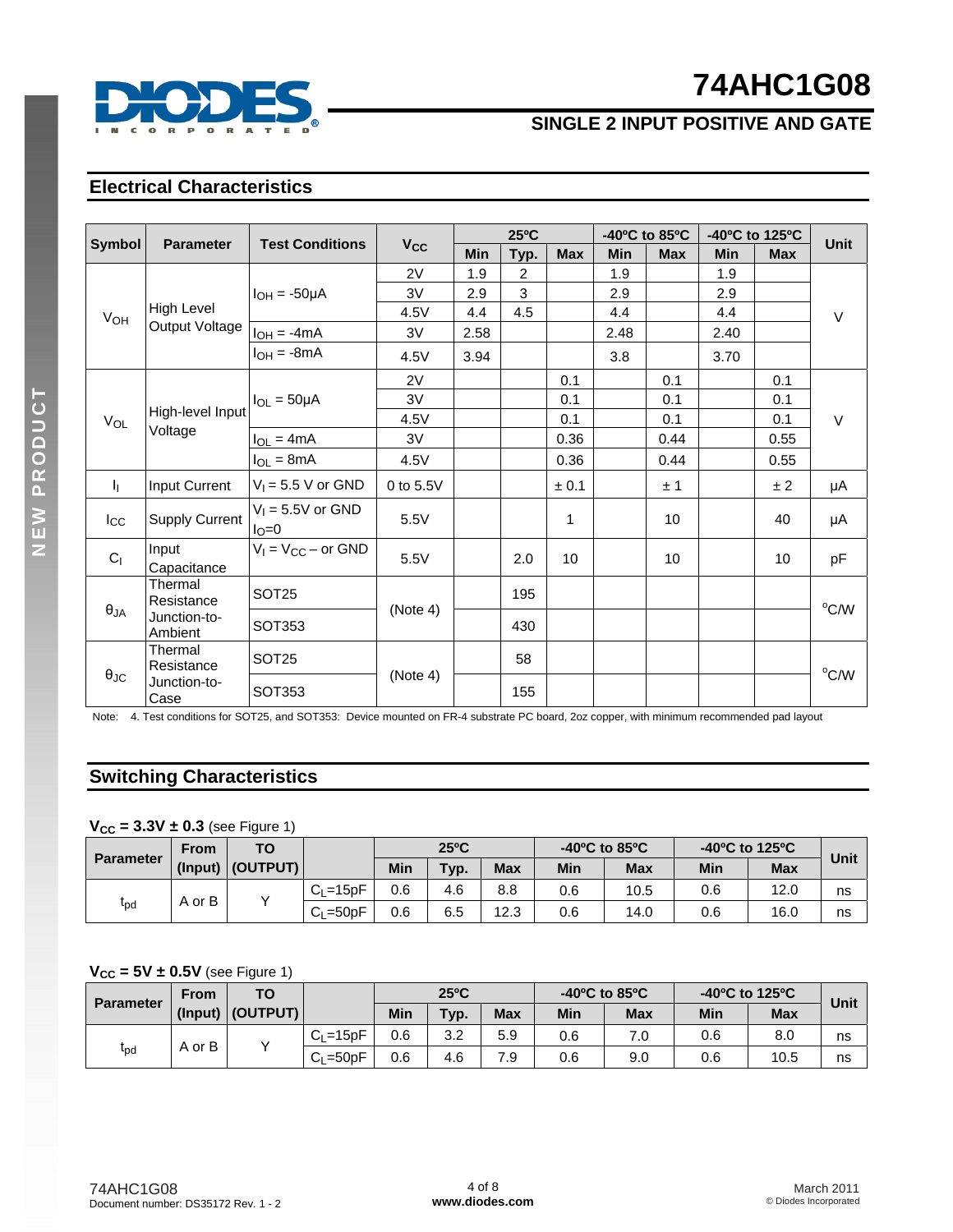

### **SINGLE 2 INPUT POSITIVE AND GATE**

### **Operating Characteristics**

#### $T_A = 25 °C$

|                 | <b>Parameter</b>              | <b>Test</b><br><b>Conditions</b> | $V_{\rm CC} = 5V$<br>Typ. | Unit |
|-----------------|-------------------------------|----------------------------------|---------------------------|------|
| $C_{\text{pd}}$ | Power dissipation capacitance | $f = 1$ MHz<br>No Load           | 12                        | рŀ   |

### **Parameter Measurement Information**



|                       |              | <b>Inputs</b>                  |                 |                   |
|-----------------------|--------------|--------------------------------|-----------------|-------------------|
| <b>V<sub>CC</sub></b> | v            | t <sub>r</sub> /t <sub>f</sub> | Vм              | $C_{L}$           |
| $3.3V + 0.3V$         | Vcc          | ≤3ns                           | $V_{\rm CC}/2$  | 15pF              |
| 5V±0.5V               | $V_{\rm CC}$ | ≤3ns                           | $V_{\rm CC}/2$  | 15pF              |
| $3.3V + 0.3V$         | $V_{\rm CC}$ | ≤3ns                           | $V_{\rm CC}$ /2 | 50 <sub>p</sub> F |
| 5V±0.5V               | Vcc          | ≤3ns                           | $V_{\rm CC}$ /2 | 50pF              |



**Voltage Waveform Pulse Duration** 



**Voltage Waveform Propagation Delay Times Inverting and Non Inverting Outputs**

### **Figure 1. Load Circuit and Voltage Waveforms**

Notes: A. Includes test lead and test apparatus capacitance.

- B. All pulses are supplied at pulse repetition rate ≤ 1 MHz.
- C. Inputs are measured separately one transition per measurement.
- D.  $t_{PLH}$  and  $t_{PHL}$  are the same as  $t_{PD}$ .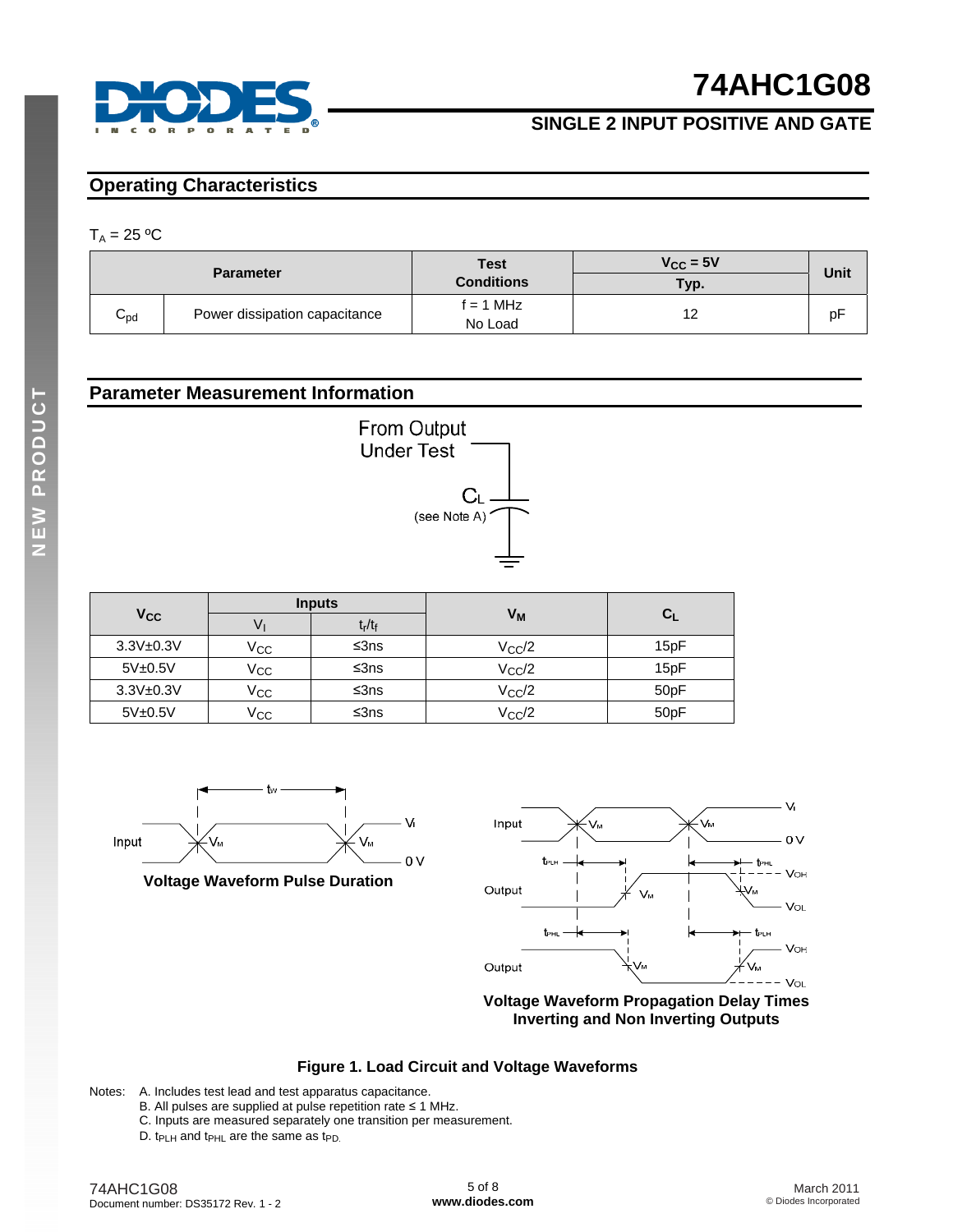

### **SINGLE 2 INPUT POSITIVE AND GATE**

### **Ordering Information**



|             |               | <b>Package</b> | Packaging         | 7" Tape and Reel |                           |
|-------------|---------------|----------------|-------------------|------------------|---------------------------|
|             | <b>Device</b> | Code           | (Note 5)          | Quantity         | <b>Part Number Suffix</b> |
| $\circledR$ | 74AHC1G08W5-7 | W5             | SOT <sub>25</sub> | 3000/Tape & Reel |                           |
| <b>Pb</b>   | 74AHC1G08SE-7 | SE             | SOT353            | 3000/Tape & Reel |                           |

Notes: 5. Pad layout as shown on Diodes Inc. suggested pad layout document AP02001, which can be found on our website at [http://www.diodes.com/datasheets/ap02001.pdf.](http://www.diodes.com/datasheets/ap02001.pdf) 

### **Marking Information**



| <b>Part Number</b> | Package           | <b>Identification Code</b> |
|--------------------|-------------------|----------------------------|
| 74AHC1G08W5        | SOT <sub>25</sub> | YU                         |
| 74AHC1G08SE        | SOT353            | YU                         |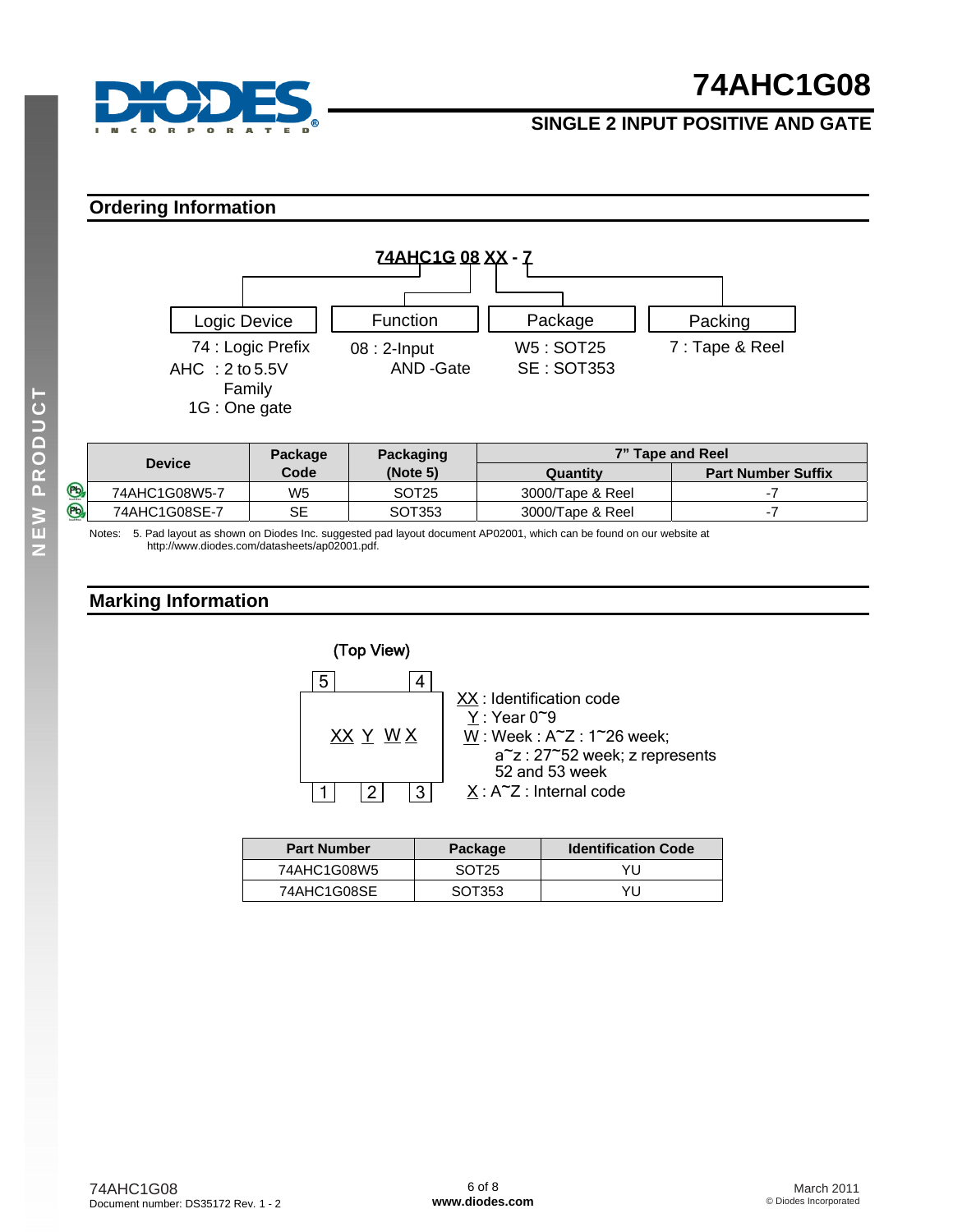

## **SINGLE 2 INPUT POSITIVE AND GATE**

### **Package Outline Dimensions (All Dimensions in mm)**

### **(1) Package Type: SOT25**



|     | <b>SOT25</b>      |            |      |  |  |  |  |  |  |
|-----|-------------------|------------|------|--|--|--|--|--|--|
| Dim | Min<br>Max<br>Typ |            |      |  |  |  |  |  |  |
| A   | 0.35              | 0.50       | 0.38 |  |  |  |  |  |  |
| в   | 1.50              | 1.70       | 1.60 |  |  |  |  |  |  |
| C   | 2.70              | 3.00       | 2.80 |  |  |  |  |  |  |
| D   |                   |            | 0.95 |  |  |  |  |  |  |
| н   | 2.90              | 3.10       | 3.00 |  |  |  |  |  |  |
| J   | 0.013             | 0.10       | 0.05 |  |  |  |  |  |  |
| κ   | 1.00              | 1.30       | 1.10 |  |  |  |  |  |  |
| L   | 0.35              | 0.55       | 0.40 |  |  |  |  |  |  |
| М   | 0.10              | 0.20       | 0.15 |  |  |  |  |  |  |
| N   | 0.70              | 0.80       | 0.75 |  |  |  |  |  |  |
| α   | 8°<br>ŋ۰          |            |      |  |  |  |  |  |  |
|     |                   | lensions i |      |  |  |  |  |  |  |

### **(2) Package Type: SOT353**



| Dim<br>Min<br>Max<br>A<br>0.10<br>0.30<br>1.35<br>в<br>1.15<br>C<br>2.00<br>2.20<br>D<br>0.65 Typ<br>0.45<br>F<br>0.40<br>н<br>1.80<br>2.20<br>J<br>0.10<br>ი<br>κ<br>0.90<br>1.00<br>0.25<br>0.40<br>L<br>м<br>0.10<br>0.22<br>8°<br>ŋ۰<br>α | <b>SOT353</b> |  |  |
|-----------------------------------------------------------------------------------------------------------------------------------------------------------------------------------------------------------------------------------------------|---------------|--|--|
|                                                                                                                                                                                                                                               |               |  |  |
|                                                                                                                                                                                                                                               |               |  |  |
|                                                                                                                                                                                                                                               |               |  |  |
|                                                                                                                                                                                                                                               |               |  |  |
|                                                                                                                                                                                                                                               |               |  |  |
|                                                                                                                                                                                                                                               |               |  |  |
|                                                                                                                                                                                                                                               |               |  |  |
|                                                                                                                                                                                                                                               |               |  |  |
|                                                                                                                                                                                                                                               |               |  |  |
|                                                                                                                                                                                                                                               |               |  |  |
|                                                                                                                                                                                                                                               |               |  |  |
|                                                                                                                                                                                                                                               |               |  |  |
| Dimensions in mm<br>A                                                                                                                                                                                                                         |               |  |  |